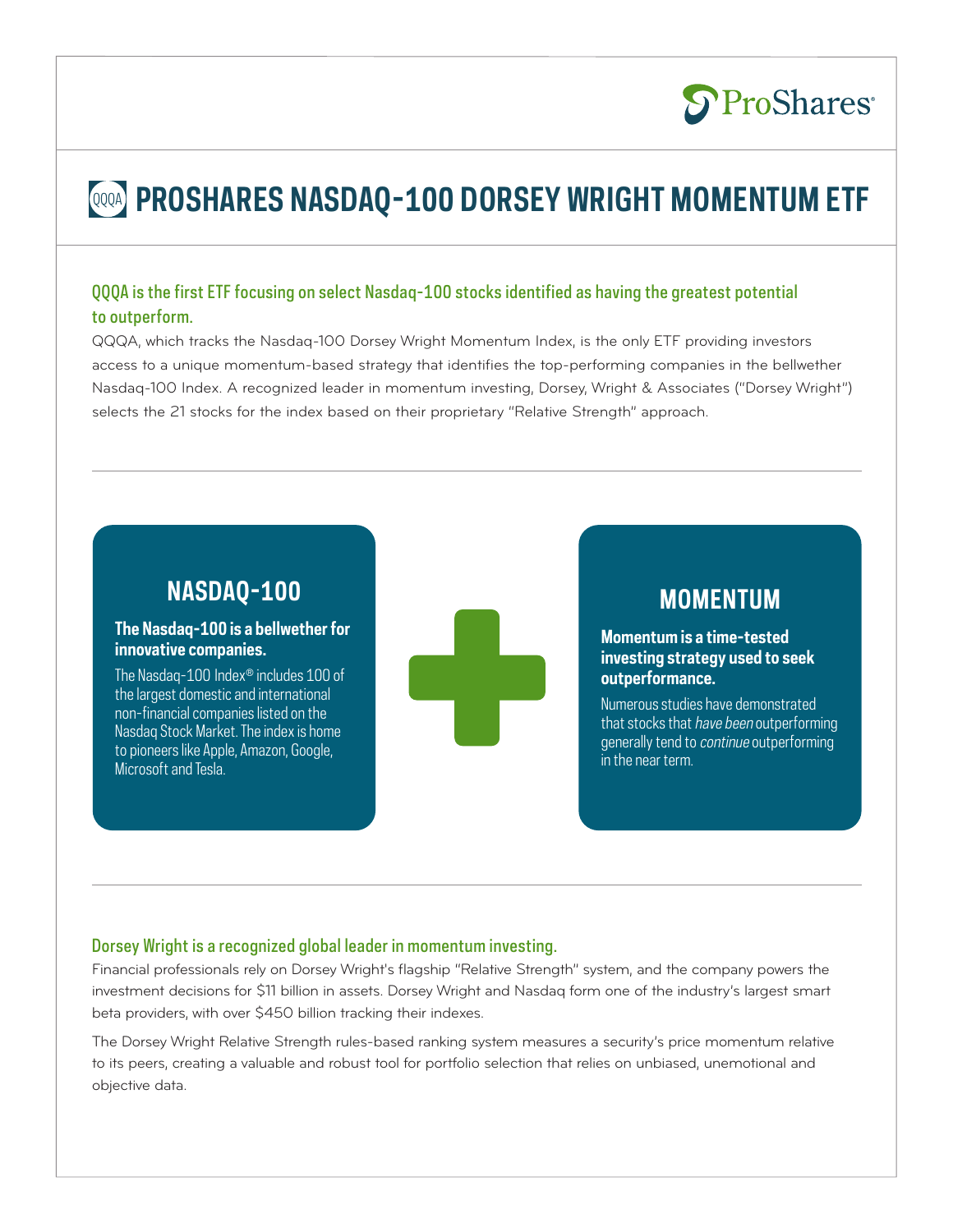

### Index Highlights

Dorsey Wright selects the 21 top-performing companies of the Nasdaq-100 every quarter to include in the Nasdaq-100 Dorsey Wright Momentum Index. Dorsey Wright's highly regarded Relative Strength approach to momentum compares and ranks the relative price momentum of stocks in the Nasdaq-100 Index and determines the top-performing stocks to include in the index.

At rebalance, the index assigns equal weights to each stock. Unlike market-cap weighting, equal weighting:

- Treats each company as a distinct investment opportunity without regard to its size.
- Does not have any single large weighting, so the index is not overly dependent on a few holdings for performance (weightings may fluctuate between reconstitutions).

### Reconstitution Process

The index is reconstituted each quarter in January, April, July and October. Dorsey Wright reconstitutes the holdings of the index on a quarterly basis to help ensure that it keeps pace with the changing performance trends of the Nasdaq-100 Index.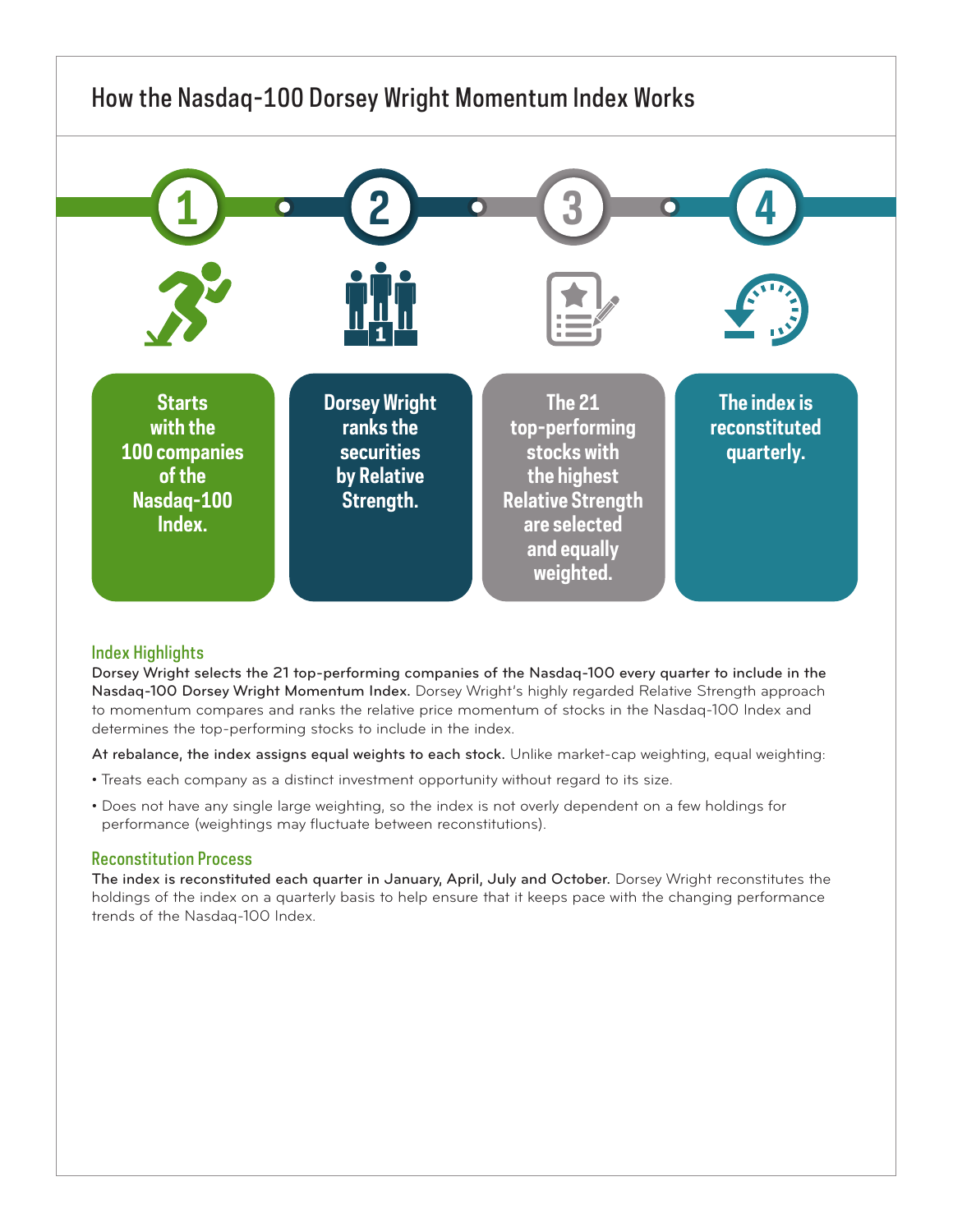Ticker Symbol: QQQA

Intraday Symbol: QQQA.IV

Bloomberg Index Symbol: NDXDWAT

Investment Objective: ProShares Nasdaq-100 Dorsey Wright Momentum ETF seeks investment results, before fees and expenses, that track the performance of the Nasdaq-100 Dorsey Wright Momentum Index.

Inception: 5/18/21

## About the ETF Key takeaways

QQQA is the first ETF focusing on select Nasdaq-100 stocks identified as having the greatest potential to outperform.

## One-of-a-Kind ETF Based on the Nasdaq-100

QQQA is the only ETF providing investors access to a strategy identifying the top-performing companies in the bellwether Nasdaq-100 Index.

## A Winning Combination—Nasdaq-100 and Momentum

Momentum investing is a time-tested strategy used by investors seeking outperformance. QQQA offers Dorsey Wright's proprietary Relative Strength momentum strategy in a liquid, transparent and tax-efficient ETF format.

## Dorsey Wright—Recognized Leaders in Momentum Investing

Dorsey Wright is a globally recognized leader in momentum investing and powers the investment decisions behind billions of dollars in assets.

## Key potential risks

## Market risk

Adverse developments in equity markets may cause the value of your investment to decrease.

## Momentum risk

Momentum investing emphasizes selecting stocks that have higher recent price performance compared to other stocks. Momentum can change quickly and changes may occur between index reconstitutions. Companies that previously exhibited high momentum may underperform other companies that did not exhibit high momentum. Certain investment styles may fall in and out of favor. If momentum investing is out of favor, the fund's performance may lag behind other funds using different investment styles.

## See prospectus

For more on risks, obtain a prospectus from your financial professional or visit ProShares.com.